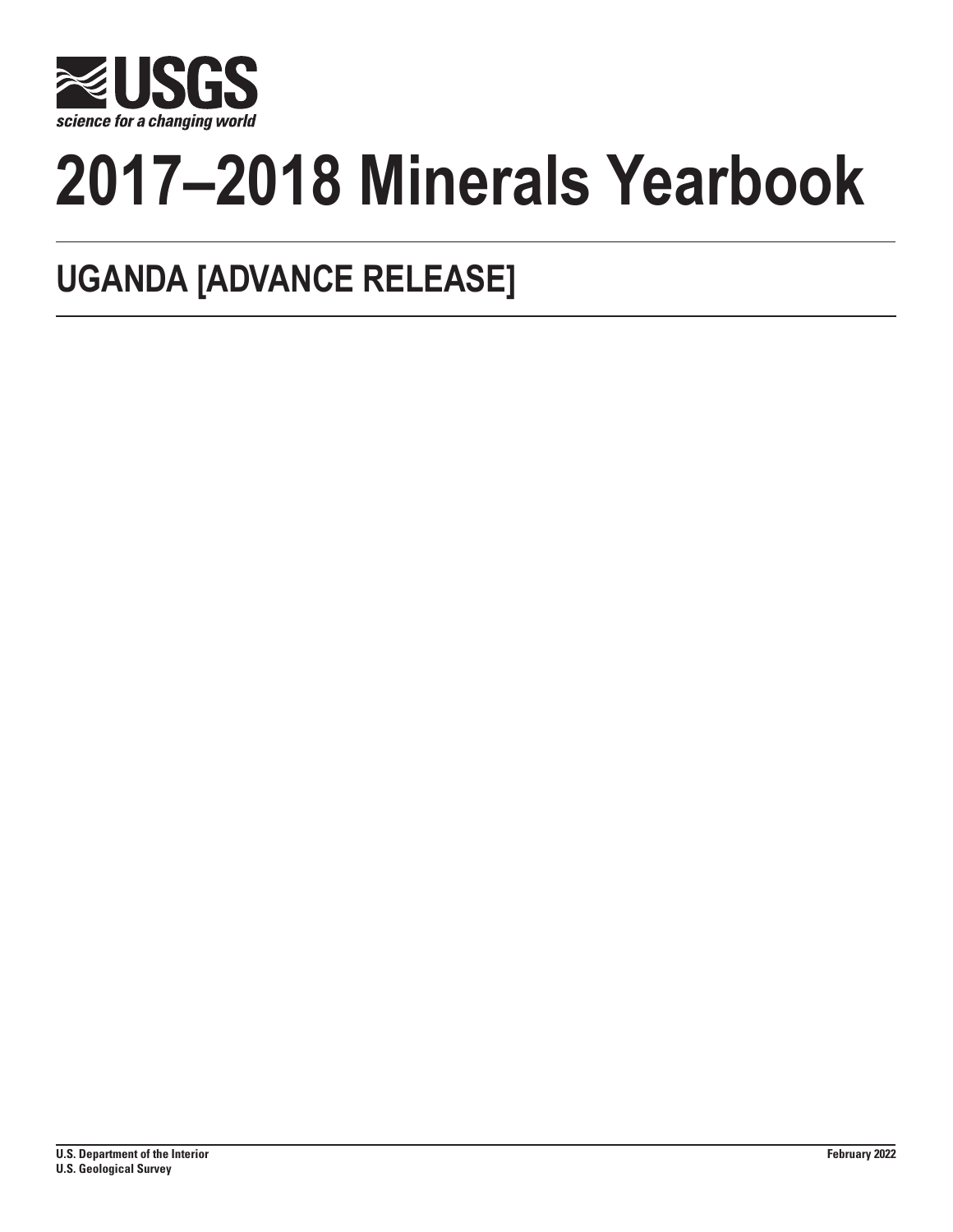## **The Mineral Industry of Uganda**

### By Thomas R. Yager

#### **Note: In this chapter, information for 2017 is followed by information for 2018.**

In 2017, Uganda's share of the world's production of pumice and pumicite was 4%, and vermiculite, 1%. The country also produced aggregates, beryl, brick clay, cement, refined cobalt, mined and refined gold, iron ore, kaolin, refined lead, limestone, niobium (columbium), salt, steel, tantalum, tin, tungsten, and vermiculite. Uganda was not a globally significant consumer of most minerals in 2017. Domestic consumption of pumice and pumicite (including pozzolanic materials) in cement production and other construction uses was globally significant (Crangle, 2019; Tanner, 2019).

The mineral sector of Uganda, except for the petroleum and natural gas subsector, was governed by the Mining Act (2003). The petroleum and natural gas subsector was governed by the Petroleum (Exploration, Development, and Production) Act 2012 (the Upstream Act) and the Petroleum (Refining, Conversion, Transmission, and Midstream Storage) Act 2012 (the Midstream Act). The Midstream Act and the Upstream Act were enacted into law in 2013.

The Ministry of Energy and Mineral Development was responsible for geologic mapping, issuing exploration and mining licenses, and administering the Mining Act (2003), the Midstream Act, the Upstream Act, and all accompanying regulations. At the end of the third quarter of 2017, 715 licenses were in operation, of which 365 were exploration licenses; 150, prospecting licenses; 86, mineral dealers' licenses; 71, location licenses; 39, mining leases; and 4, retention licenses (Uganda Ministry of Energy and Mineral Development, 2018, p. 66–67).

#### **Minerals in the National Economy**

In 2017, the manufacturing sector (which included cement, refined lead, and steel production) accounted for 8.7% of the gross domestic product (GDP), and the mining and quarrying sector, 0.6%. The value of output in the mining and quarrying sector increased by 5.9% in 2017 compared with an increase of 1.1% in 2016 (Uganda Bureau of Statistics, 2018a, p. 234–235).

In 2017, the production of bricks was estimated to employ nearly 200,000 artisanal and small-scale miners; aggregates, nearly 170,000; gold in Buhweju and Mubende Districts, a total of at least 70,000; dimension stone, 30,000; and other construction materials, 11,000. Employment in gold mining decreased by about 85% with the closure of the mines in Mubende District in August (Ssekika, 2017; ACP–EU Development Minerals Programme, 2018, p. 30).

The total value of Uganda's exports was \$3.34 billion in 2017, of which gold and gold compounds accounted for 14.4%; petroleum products, 4.2%; iron and steel, 2.3%; and cement, 1.4%. All petroleum products exports were reexports. Total imports were valued at \$5.6 billion in 2017, of which petroleum products accounted for 18.2%, and fertilizers, 1.3% (Uganda Bureau of Statistics, 2018a, p. 272, 282–283).

#### **Production**

In 2017, the output of tungsten increased by 51%; vermiculite, by 25%; kaolin, by 20%; raw steel, by an estimated 18%; and crushed syenite, by 15%. Marble production decreased by an estimated 75% in 2017; gold, by an estimated 40%; and niobium (columbium) and tantalum, by an estimated 11% each. Beryl and copper mining stopped in 2016 (Uganda Bureau of Statistics, 2018b). Data on mineral production are in table 1.

#### **Structure of the Mineral Industry**

Most of Uganda's mining and mineral-processing facilities were privately owned, including the cement and steel plants, the lead refinery, and the vermiculite mine. Artisanal miners produced brick clay, construction sand, crushed stone, dimension stone, gold, pozzolanic materials, and salt. Table 2 is a list of major mineral industry facilities.

#### **Commodity Review**

#### *Metals*

**Copper.**—Tibet Hima Industry Company Ltd. of China held the mining license for the Kilembe Mines near the border of the Democratic Republic of the Congo [Congo (Kinshasa)]. In September 2017, the Government canceled Tibet Hima's mining license because of the company's reported failure to pay concession fees and implement procedures for worker safety. The Government had previously shut down the mining operations because of environmental concerns regarding tailings storage in April 2016 (Mines & Petroleum Magazine, 2016c; Abdallah, 2018).

**Gold.**—Artisanal miners produced gold at the rate of about 3,000 kilograms per year (kg/yr) until August 2017, when the Government evicted at least 60,000 artisanal miners from the mines in Mubende District. The miners were evicted because they were operating on the exploration license granted to AUC Mining Uganda Ltd. At least 10,000 artisanal miners were still employed in the Buhweju District as of October; the miners were engaged in a legal dispute with Hubei Jiu Zhou Geological Exploration Company Ltd. of China regarding mining rights (Global Witness, 2017, p. 28; Ssekika, 2017).

In 2017, African Gold Refinery (AGR) produced 9,330 kilograms (kg) of refined gold at its refinery in Entebbe compared with 9,000 kg in 2016 and 1,200 kg in 2015. The refinery had a capacity of 70,000 kg/yr. AGR planned to source gold from artisanal miners in Congo (Kinshasa), South Sudan, Tanzania, Uganda, and West African countries (Mines & Petroleum Magazine, 2016b, 2017a; Sentry, The, 2018, p. 38).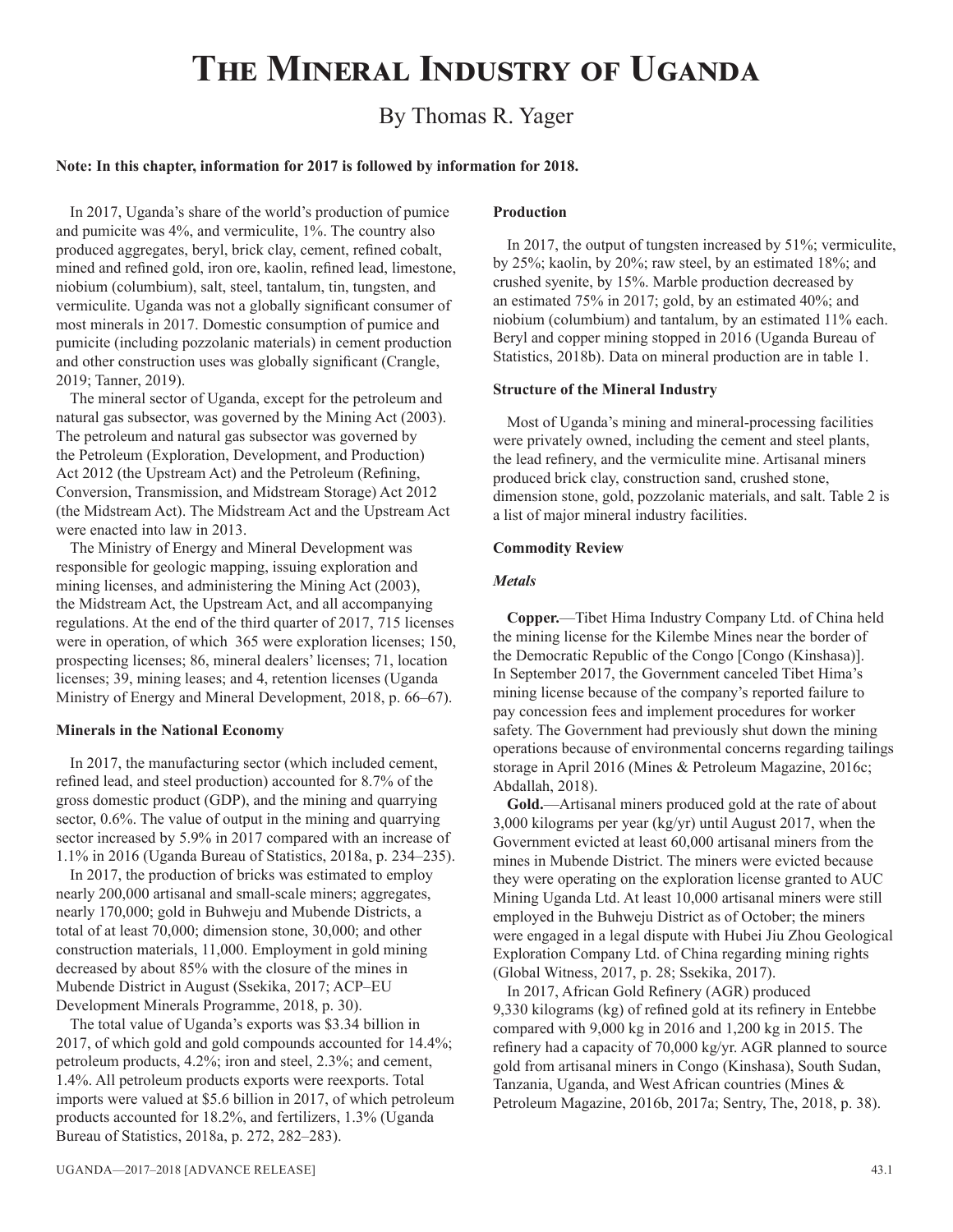**Iron and Steel and Iron Ore.**—Guangzhou Dongsong Energy Group of China planned to mine iron ore at the Sukulu carbonatite complex for use in a new steel mill with a capacity of 300,000 metric tons per year (t/yr). The first phase of production was expected to start in the first quarter of 2018. Resources at Sukulu were estimated to be 61.8 million metric tons (Mt) grading 30.1% iron (Mines & Petroleum Magazine, 2016a; Kahungu, 2017).

**Niobium (Columbium) and Tantalum.**—In 2015, 3T Mining Ltd. started production at its Wampero Mine in Waksio District. The company produced 11,187 kg of columbite-tantalite in 2017 compared with 12,635 kg in 2016 (Uganda Bureau of Statistics, 2018b).

#### *Industrial Minerals*

**Cement.**—Uganda's cement production was 2.51 Mt in 2017, which was nearly unchanged from that of 2016. Tororo Cement Ltd. planned to complete an expansion of its plant to 3 million metric tons per year (Mt/yr) from 1.8 Mt/yr by the end of 2017. Hima Cement Ltd. planned to complete an expansion to 1.7 Mt/yr from 900,000 t/yr by the first quarter of 2018. National Cement Company Ltd. of Kenya planned to complete the construction of a new plant at Tororo with a capacity of 1 Mt/yr by the end of 2017. At yearend, neither National Cement's nor Tororo Cement's projects were completed (International Cement Review, 2017; 2018a, b; Uganda Bureau of Statistics, 2018a, p. 77).

**Clay and Shale.**—In fiscal year 2016 (the latest year for which data were available), Uganda's production of brick clay was estimated to be about 10.8 Mt (based on an average brick size of 2 kg). Artisanal miners accounted for about 95% of production, and large-scale mining companies, about 5%. The majority of clay production was near Kampala; production was concentrated in the Bushenyi, the Mityana, the Mubende, and the Ntungamo Districts (ACP–EU Development Minerals Programme, 2018, p. 10, 111).

**Graphite.**—Consolidated Africa Ltd. of Australia planned to start pilot production of nearly 220,000 t/yr of ore at the Kitgum graphite deposit by mid-2018. Resources were estimated to be 200 Mt at a grade of 8% graphite (Mines & Petroleum Magazine, 2017b).

**Phosphate Rock and Sulfur.**—Uganda last produced small amounts of phosphate rock in the 1990s. Guangzhou Dongsong planned to mine 2 Mt/yr of low-grade ore for use in a new phosphate fertilizer plant with a capacity of 300,000 t/yr at the Sukulu carbonatite complex. The company also planned to produce 200,000 t/yr of sulfuric acid at Sukulu. The first phase of production was expected to start in the first quarter of 2018. Phosphate rock resources at Sukulu were estimated to be 62.5 Mt grading 11.3% phosphorous pentoxide (Mines & Petroleum Magazine, 2016a; Kahungu, 2017).

**Pumice and Pumicite.**—National production of pozzolanic materials was 792,564 metric tons (t) in 2017 compared with 846,604 t in 2016 and 650,324 t in 2012. Tororo Cement produced pozzolanic materials in the Kapchorwa District for consumption in its cement plant. Large-scale mining companies and artisanal miners in the Kabarole District sold their production to Hima Cement and Kampala Cement Company Ltd.

In fiscal year 2016 (which started on July 1, 2015, and ended on June 30, 2016), large-scale mines accounted for about 98% of national output of pozzolanic materials and artisanal miners accounted for the remainder (ACP–EU Development Minerals Programme, 2018, p. 11, 111; Uganda Bureau of Statistics, 2018b).

**Sand, Construction.**—In fiscal year 2016, Uganda's production of construction sand was estimated to be about 3.5 Mt, of which artisanal miners accounted for about 90% and large-scale mining companies, about 10%. A total of 346 sand pits were located within 150 kilometers (km) of Kampala, not all of which were active. The Districts in which sand was produced included Buikwe, Jinja, Masaka, Mayuge, Wakiso, and others (ACP–EU Development Minerals Programme, 2018, p. 10, 111).

**Stone, Crushed.**—In fiscal year 2016, Uganda's production of aggregates was estimated to be nearly 6.8 Mt, of which artisanal miners accounted for about 90% and large-scale mining companies, about 10%. At least 316 aggregate quarries were located within 150 km of Kampala (ACP–EU Development Minerals Programme, 2018, p. 11, 111).

**Stone, Dimension.**—Artisanal miners produced substantial amounts of dimension stone, most of which was a coproduct of aggregate production. Most artisanal dimension stone production was sold domestically without further processing to tiles or slabs (ACP–EU Development Minerals Programme, 2018, p. 11, 111).

DAO Marble Ltd. had produced marble from its quarries in the Moroto District at a rate of 18,000 t/yr in 2016. The company planned an expansion that could double production by late 2018. DAO Marble's operations shut down because of nonpayment of debt, rent, and wages by late April 2017 (Mines & Petroleum Magazine, 2016d; Mbanga, 2017).

#### *Mineral Fuels*

**Natural Gas and Petroleum.**—At the end of 2016, China National Offshore Oil Corp. Ltd. (CNOOC), Total S.A. of France, and Tullow Oil plc of the United Kingdom each held a one-third share in the following exploration areas (EAs): EA–1, EA–1A, EA–2, and EA–3 on Lake Albert. Total was the operator of EA–1 and EA–1A; Tullow, of EA–2; and CNOOC, of EA–3. In January 2017, Total and Tullow signed an agreement in which Total would purchase a 21.57% share in the joint venture from Tullow. CNOOC subsequently exercised its right to purchase 50% of the share to be transferred from Tullow to Total (Abdallah, 2017).

As of December 2017, CNOOC and Total were engaged in a dispute regarding which company would operate EA–2. Depending on the resolution of the dispute, CNOOC and Total could start production at Lake Albert by 2020. Production could be as much as 300,000 barrels per day (bbl/d) of crude petroleum (Abdallah, 2017; Smith, 2018).

The Governments of Tanzania and Uganda planned to build a new crude petroleum pipeline with a capacity of 216,000 bbl/d from Lake Albert to the Tanzanian Port of Tanga. That route for the pipeline was chosen instead of a route to the Kenyan Port of Lamu because of security concerns. The pipeline to Tanga could be completed by 2021 (Karakire, 2018; Smith, 2018).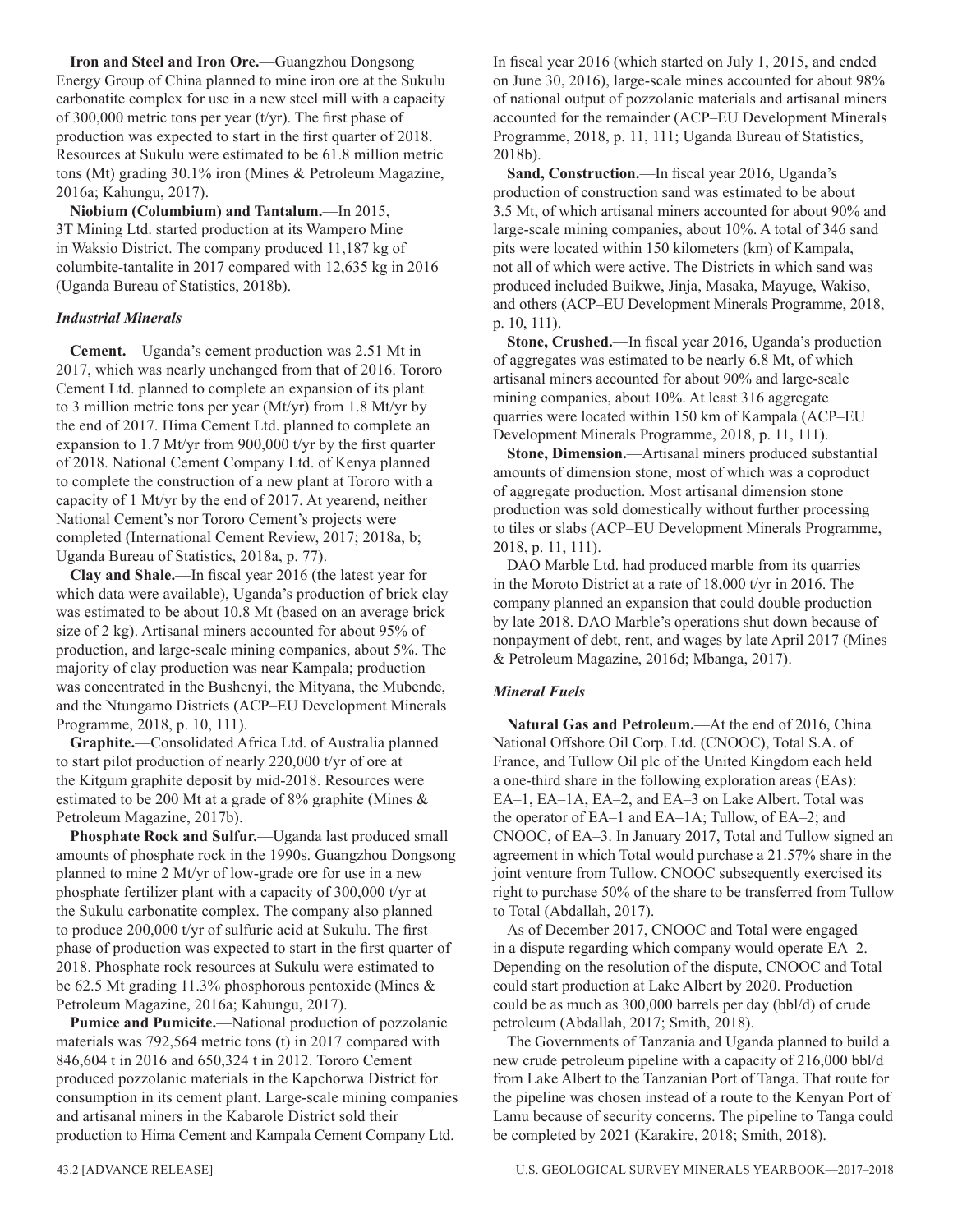In July 2017, the Government signed an agreement with the Albertine Graben Refinery Consortium (AGRC) for the development of a new petroleum products refinery in the Hoima District. The initial expected capacity was 30,000 bbl/d, with a possible expansion to 60,000 bbl/d. The Government planned to start production by 2020 (Kampala Dispatch, 2017).

#### **MINERAL INDUSTRY HIGHLIGHTS IN 2018**

In fiscal year 2018 (which started on July 1, 2017, and ended on June 30, 2018), the GDP was \$27.4 billion. The mining and quarrying sector accounted for 0.4% of the GDP. In 2018, the principal mineral exports were (in decreasing order of value) gold, petroleum products, base metals and products, and cement (Uganda Bureau of Statistics, 2018a, p. 224; Bank of Uganda, 2019, p. 8).

#### **Production**

In 2018, iron ore production increased by 353% compared with that of 2017; tungsten by an estimated 158%; vermiculite, by an estimated 75%; refined gold, by an estimated 29%; niobium, by an estimated 17%; tantalum, by an estimated 16%; and pozzolanic materials, by an estimated 11%. Mined gold production decreased by an estimated 78% in 2018 compared with that of 2017; tin, by an estimated 61%; kaolin, by an estimated 51%; limestone, by an estimated 34%; crushed syenite, by an estimated 15%; brick clay and cement, by an estimated 12%; each; sand, by an estimated 11%; and aggregates other than syenite, by an estimated 10%. Marble production shut down in 2017 (table 1; Uganda Bureau of Statistics, 2018b).

Mined gold production decreased in 2018 because of the closure of most of the mines in Mubende District. Aggregate and sand output decreased because of lower cement consumption.

#### **Commodity Review**

Tibet Hima appealed the cancellation of its mining license at the Kilembe Mines to the High Court of Uganda. In April 2018, the High Court ruled against Tibet Hima's application for an injunction to prevent the Government from taking over the Kilembe Mines (Abdallah, 2018).

Based on AGR's total exports of at least 31,200 kg since its plant's opening in 2015, the company's production increased to an estimated 12,000 kg of refined gold in 2018 from 9,330 kg in 2017. AGR sourced gold from Congo (Kinshasa), Kenya, Rwanda, Tanzania, and Uganda (Sentry, The, 2018, p. 2, 7, 38; Goethals, 2019).

At yearend, iron ore mining had not started at Sukulu. The opening of the steel plant was delayed until July 2019. The plant's machinery was still under construction in China in October 2018, and shipping the machinery to Uganda could require as much as 6 months (Odyek, 2018).

3T Mining produced an estimated 13,000 kg of columbitetantalite in 2018 compared with 11,187 kg in 2017. The company's output had a tantalum pentoxide content of between 20% and 35% and a niobium pentoxide content of between 5% and 7% (3T Mining Ltd., 2017; Uganda Bureau of Statistics, 2018b).

In 2018, Uganda's cement production decreased to an estimated 2.2 Mt from 2.51 Mt in 2017 because of power outages. In May, Hima Cement started production at a new grinding station that increased its capacity to 1.7 Mt/yr from 900,000 t/yr. Simba Cement Uganda Ltd. (a subsidiary of National Cement Company Ltd. of Kenya) opened a new plant at Tororo with a capacity of 1 Mt/yr. Uganda's cement consumption was 2.22 Mt in 2018 compared with 2.5 Mt in 2017 and 1.75 Mt in 2013 (Global Cement, 2018a, b: Kezaabu, 2018; Uganda Bureau of Statistics, 2018a, p. 77; 2019).

In November 2018, Guangzhou Dongsong announced plans to start phosphate fertilizer production at Sukulu in early December. Initial planned output was 50,000 t/yr with a subsequent expansion to 100,000 t/yr; fertilizers from Sukulu could be exported to other African countries. As of yearend, production had not started (East African Business Week, 2018; Musisi, 2018; Ngwomoya, 2019).

National production of pozzolanic materials increased to an estimated 880,000 t in 2018 from 792,564 t in 2017 and 623,471 t in 2013. In October, the Government suspended the use of excavators to mine pozzolanic materials in the Harugongo and Kicwamba subcounties in Kabarole District because the limit on capital expenditures for location licenses was about \$2,700 or less under the Mining Act (2003) (Ashaba and Basiime, 2018; Uganda Bureau of Statistics, 2018b).

In 2018, Rwenzori Rare Metals Ltd. was engaged in a prefeasibility study on a new rare-earths mine at its Makuutu Clays project. Depending on the results of the prefeasibility and feasibility studies, mining could start in 2021. In the company's preliminary resource estimate, resources were estimated to be 321 Mt at a grade of nearly 0.076% rare-earth oxides (Rwenzori Rare Metals Ltd., 2018).

Guangzhou Dongsong planned to start glass production at Sukulu in July 2019. The company planned to use silica sand from the shores of Lake Victoria as raw material (Odyek, 2018; Musisi, 2018).

Vermiculite production at the Namekara Mine increased to an estimated 7,200 t in 2018 from 4,119 t in 2017. In June, Black Mountain Resources Ltd. sold the mine to Namekara Mining Company Ltd. (Uganda Bureau of Statistics, 2018b).

The startup of crude petroleum production was delayed until 2021 and refined petroleum production, until 2023. AGRC's expected costs for the planned new refinery with a capacity of 60,000 bbl/d were between \$3 billion and \$4 billion. The Government's approval of the new crude petroleum pipeline through Tanzania was expected to be in 2019 (Stoddard, 2018).

#### **Outlook**

Uganda's mineral industry could expand in the next few years with the restart of phosphate rock mining, the expansion of cement production and iron ore mining, and the opening of downstream processing plants for phosphate fertilizers and steel. Further growth could take place depending on the viability of crude and refined petroleum production. The costs of the Kabaale refinery and the pipeline to the Indian Ocean could be increased by long distances, poor road conditions, and the acidic and waxy nature of the Lake Albert crude petroleum (Quinlan, 2013).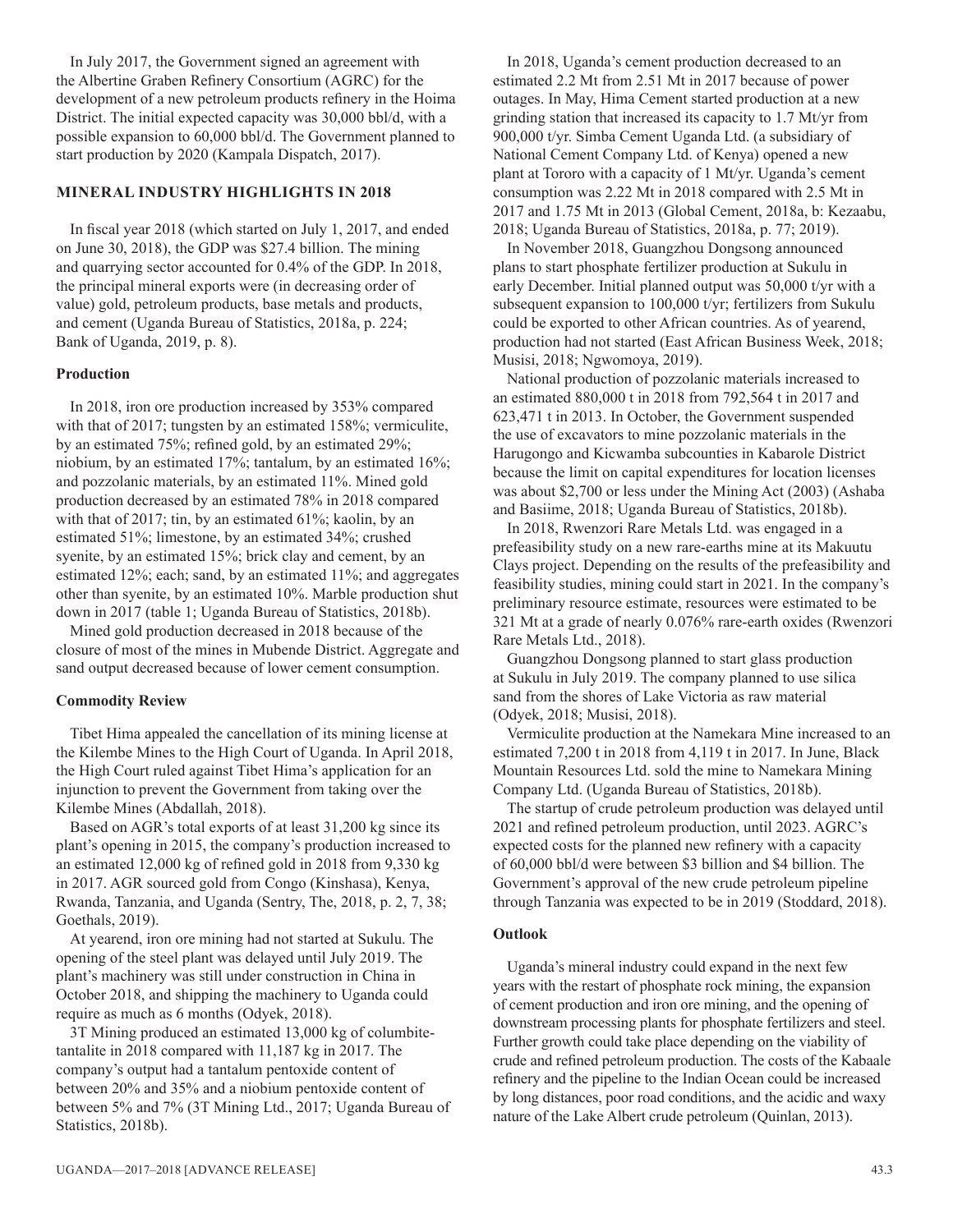#### **References Cited**

3T Mining Ltd., 2017, Our product: 3T Mining Ltd., August 3: (Accessed December 23, 2019, at https://web.archive.org/web/20170803122206/ http://3tmining.com:80/product.)

Abdallah, Halima, 2017, Sale of Tullow Oil interests to Total, CNOOC stalls: The East African [Nairobi, Kenya], December 16. (Accessed December 19, 2018, at https://www.theeastafrican.co.ke/business/Sale-of-Tullow-Oil-interests-to-Total-CNOOC-stalls/2560-4231182-ww8688z/ index.html.)

Abdallah, Halima, 2018, Chinese firm loses battle for Kilembe Mines: The East African [Nairobi, Kenya], April 21. (Accessed October 18, 2018, at http://www.theeastafrican.co.ke/business/Chinese-firm-loses-battle-for-Kilembe-mines/2560-4492406-dsikaqz/index.html.)

ACP–EU Development Minerals Programme, 2018, Baseline assessment of development minerals in Uganda—Volume 2—Market study and value chain analysis: Kampala, Uganda, United Nations Development Programme, March, 116 p. (Accessed November 2, 2018, at http://www.ug.undp.org/ content/dam/uganda/docs/UNDPUg18%20-%20DevMinBaseLineUganda-Vol.2..pdf.)

Ashaba, Alex, and Basiime, Felix, 2018, Ministry to mining firm—Use hands, not machines: Daily Monitor [Kampala, Uganda], November 19. (Accessed December 23, 2019, at https://www.monitor.co.ug/News/National/Ministrymining-firm--Use-hands--machines/688334-4857992-m9u16o/index.html.)

Bank of Uganda, 2019, 2018 statistical abstract: Kampala, Uganda, Bank of Uganda, 37 p. (Accessed December 23, 2019, at https://www.bou.or.ug/bou/bouwebsite/bouwebsitecontent/publications/ Statistical\_Abstract/2018/2018-Bank-of-Uganda-Statistical-Abstract.pdf.)

Crangle, R.D., 2019, Pumice and pumicite: U.S. Geological Survey Mineral Commodity Summaries 2019, p. 128–129.

East African Business Week, 2018, How the Sukulu phosphate factory will transform lives of Tororo residents: East African Business Week [Kampala, Uganda], October 25. (Accessed December 23, 2019, at https://www.busiweek.com/how-the-sukulu-phosphate-factory-willtransform-lives-of-tororo-residents/.)

Global Cement, 2018a, Simba Cement opens new grinding plant in Uganda: Global Cement, August 29. (Accessed January 8, 2020, at https://www.globalcement.com/news/item/7993-simba-cement-opens-newgrinding-plant-in-uganda.)

Global Cement, 2018b, Ugandan cement producers blame shortage on power outages: Global Cement, April 6. (Accessed January 8, 2020, at https://www.globalcement.com/news/item/7339-ugandan-cement-producersblame-shortage-on-power-outages.)

Global Witness, 2017, Under-mined: London, United Kingdom, Global Witness, June, 86 p. (Accessed August 16, 2018, at https://www.globalwitness.org/en/ campaigns/oil-gas-and-mining/uganda-undermined/,)

Goethals, Kasper, 2019, 'Gold is a dirty business, even if I do say so myself': De Standaard, [Groot-Bijgaarden, Belgium], April 20. (Accessed December 16, 2019, at https://www.standaard.be/cnt/dmf20190503\_04370790.) International Cement Review, 2017, New capacity coming soon...: International

Cement Review, July, p. 20–33. International Cement Review, 2018a, African aspirations: International Cement

Review, July, p. 154–158.

International Cement Review, 2018b, Capacity expansion continues: International Cement Review, July, p. 124–130.

Kahungu, M.T., 2017, Phosphate mining in Tororo set to start: Daily Monitor [Kampala, Uganda], October 16. (Accessed August 16, 2018, at http://www.monitor.co.ug/News/National/Phosphates-mining--in-Tororo-setto-start-/688334-4140946-u2qs18z/index.html.)

Kampala Dispatch, 2017, Ugandan govt begins oil refinery negotiations: Kampala Dispatch, Kampala, Uganda], August 22. (Accessed December 20, 2018, at http://dispatch.ug/2017/08/22/ugandan-govt-beginsoil-refinery-negotiations/.)

Karakire, D.T., 2018, Uganda's oil dreams move closer to realization: Petroleum Economist, May 29. (Accessed May 15, 2020, at https://www.petroleumeconomist.com/articles/upstream/exploration-production/2018/ugandas-oildreams-move-closer-to-realisation.)

Kezaabu, Caroline, 2018, Hima's head for heights: International Cement Review, July, p. 147–148.

Mbanga, Jeff, 2017, Pile of debts weigh down Dao Marble: The Observer [Kampala, Uganda], April 26. Accessed October 30, 2018, at https://observer.ug/business/52538-pile-of-debts-weigh-down-dao-marble.html.) Mines & Petroleum Magazine, 2016a, \$620m Sukulu phosphates project takes shape: Mines & Petroleum Magazine, no. 16, October, p. 21–22.

Mines & Petroleum Magazine, 2016b, Africa Gold Refinery hailed: Mines & Petroleum Magazine, no. 16, October, p. 40.

Mines & Petroleum Magazine, 2016c, Tibet Hima on the spot over Kilembe concession: Mines & Petroleum Magazine, no. 16, October, p. 44.

Mines & Petroleum Magazine, 2016d, "Uganda Marble competes with the best in the world": Mines & Petroleum Magazine, no. 16, October, p. 16–18.

Mines & Petroleum Magazine, 2017a, African Gold Refinery launched: Mines & Petroleum Magazine, no. 18, October, p. 32–33. (Accessed October 29, 2018, at https://ucmp.ug/publications.)

Mines & Petroleum Magazine, 2017b, Kitgum graphite deposit hailed as world class: Mines & Petroleum Magazine, no. 18, October, p. 41. (Accessed May 6, 2018, at https://ucmp.ug/publications.)

Musisi, Frederic, 2018, Sukulu fertilisers set to hit stores soon: Daily Monitor [Kampala, Uganda], November 13. (Accessed December 23, 2019, at https://www.monitor.co.ug/Business/Prosper/Sukulu-fertilisers-set-hit-storessoon/688616-4848328-5ltjyh/index.html.)

Ngwomoya, Amos, 2019, Supply of Sukulu fertilisers to start in January, says NEC: Daily Monitor [Kampala, Uganda], October 24. (Accessed December 23, 2019, at https://www.monitor.co.ug/Business/Markets/ Supply-of-Sukulu-fertilisers-to-start-in-January--says-NEC/688606-5323582- 139w2u1z/index.html.)

Odyek, John, 2018, Fertiliser factory to open in Tororo: New Vision [Kampala, Uganda], October 17. (Accessed December 23, 2019, at https://www.newvision.co.ug/new\_vision/news/1487837/ fertiliser-factory-tororo.)

Quinlan, Martin, 2013, Bold plan for an inland refinery: Petroleum Economist, v. 80, no. 9, November, p. 36.

Rwenzori Rare Metals Ltd., 2018, Rwenzori Rare Metals Ltd.—A rare earth exploration company: Cape Town, South Africa, Rwenzori Rare Metals Ltd., 12 p. (Accessed December 23, 2019, at http://rwenzorimetals.com.dedi153. jnb3.host-h.net/wp-content/uploads/2018/10/Rwenzori-RM\_Kunming-REE-Conference-Web-version.pdf.)

Sentry, The, 2018, The golden laundromat—The conflict gold trade from Eastern Congo to the United States and Europe: The Sentry [Washington, DC (Enough Project)], October, 54 p. (Accessed December 23, 2019, at https://cdn.thesentry.org/wp-content/uploads/2018/10/GoldenLaundromat\_ Sentry\_Oct2018-final.pdf.)

Smith, C.E., 2018, Near-term pipeline plans nearly double, future slows: Oil & Gas Journal, v. 116.2, February, p. 72–82.

Ssekika, Edward, 2017, Investor, artisanal miners battle for Buhweju gold mining: Mines & Petroleum Magazine, no. 18, October, p. 20. (Accessed December 6, 2018, at https://ucmp.ug/public/files/publications/file/ vQ9IwAZFpX7zNpPlwIEjGbFRKK3IzipsIMnJqcgU.pdf.)

Stoddard, Ed, 2018, Uganda expects first oil production in 2021, refinery by 2023: Thomson Reuters, November 8. (Accessed December 23, 2019, at https://www.reuters.com/article/africa-oil-uganda/uganda-expects-first-oilproduction-in-2021-refinery-by-2023-idUSL8N1XJ3VR.)

Tanner, A.O., 2019, Vermiculite: U.S. Geological Survey Mineral Commodity Summaries 2019, p. 182–183.

Uganda Bureau of Statistics, 2018a, 2018 statistical abstract: Kampala, Uganda, Uganda Bureau of Statistics, 315 p. (Accessed January 31, 2019, at https://www.ubos.org/wp-content/uploads/ publications/05\_2019STATISTICAL\_ABSTRACT\_2018.pdf.)

Uganda Bureau of Statistics, 2018b, Mineral production—Annual: Kampala, Uganda, Uganda Bureau of Statistics, September 24. (Accessed October 18, 2018, at https://www.ubos.org/explore-statistics/65/.)

Uganda Bureau of Statistics, 2019, Construction sector indices—November, December 2018 and January 2019: Kampala, Uganda, Uganda Bureau of Statistics, 5 p. (Accessed December 16, 2019, at https://www.ubos.org/ wp-content/uploads/publications/02\_2019CSI\_Press\_release\_for\_Nov\_ Dec 2018 Jan 2019 Final.pdf.)

Uganda Ministry of Energy and Mineral Development, 2018, 2017 statistical abstract: Kampala, Uganda, Uganda Ministry of Energy and Mineral Development, 75 p. (Accessed May 8, 2020, at https://www.energyandminerals.go.ug/site/assets/files/1017/2017\_statistical\_ abstract.pdf.)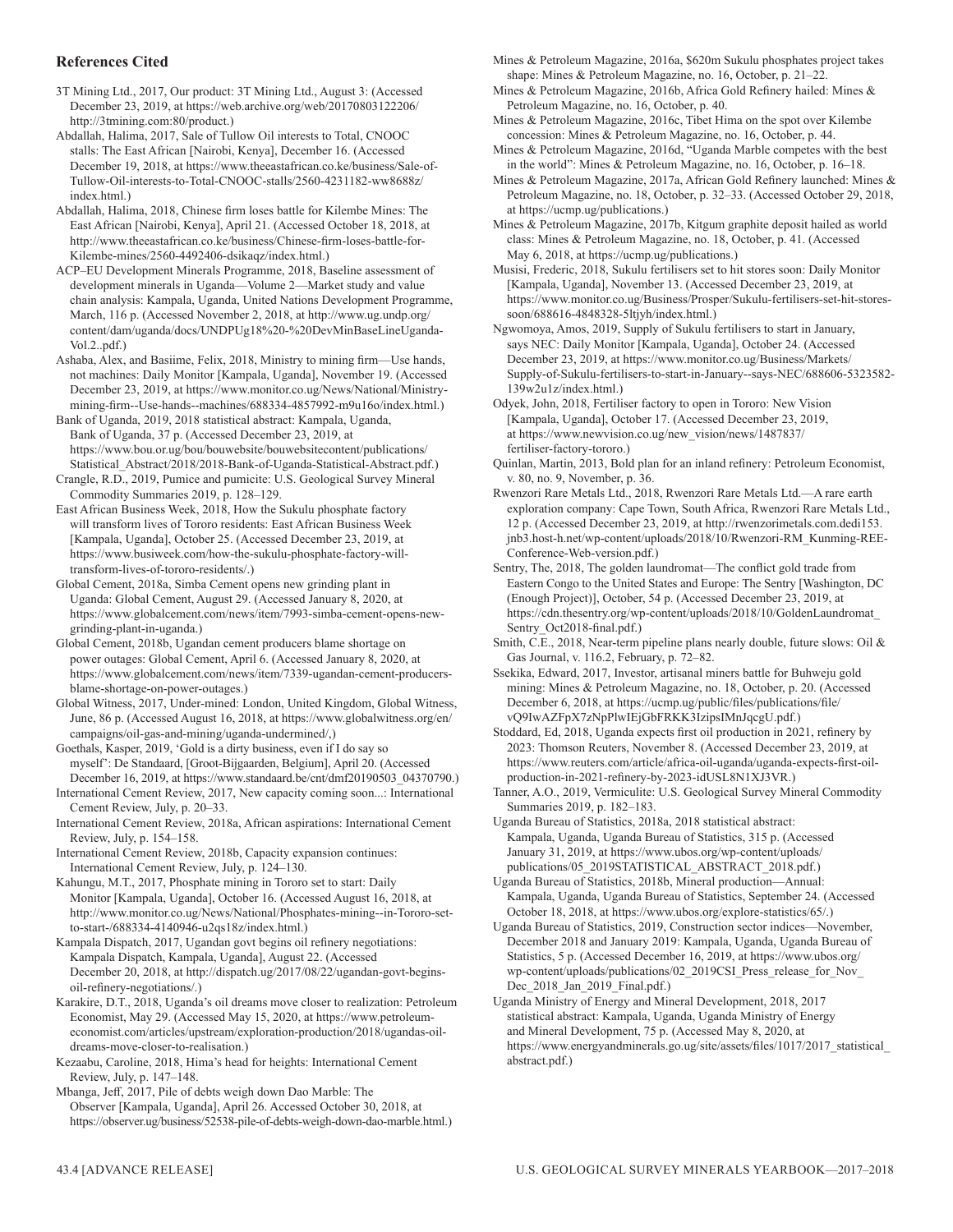#### TABLE 1 UGANDA: PRODUCTION OF MINERAL COMMODITIES $^{\rm l}$

#### (Metric tons, gross weight, unless otherwise specified)

| Commodity <sup>2</sup>                             |                      | 2014                     | 2015                      | 2016                      | 2017             | 2018                 |
|----------------------------------------------------|----------------------|--------------------------|---------------------------|---------------------------|------------------|----------------------|
| <b>METALS</b>                                      |                      |                          |                           |                           |                  |                      |
| Beryl                                              |                      | --                       | --                        | 14                        |                  |                      |
| Copper, mine, Cu content                           |                      | $\overline{a}$           | $\overline{\phantom{a}}$  | $550^{\circ}$             | e                | --                   |
| Gold:                                              |                      |                          |                           |                           |                  |                      |
| Mine, Au content <sup>e</sup>                      | kilograms            | 3,000                    | 3,000                     | 3,000                     | 1,800            | 400                  |
| Refinery                                           | do.                  | $- -$                    | $1.200$ <sup>r</sup>      | $9.000$ <sup>r</sup>      | 9,330            | $12,000$ $e$         |
| Iron ore, mine:                                    |                      |                          |                           |                           |                  |                      |
| Gross weight                                       |                      | 41,959                   | 9,000                     | 2,163                     | 2,320            | 10,500               |
| Fe content                                         |                      | 27,000                   | 5,800                     | 1,400                     | 1,500            | 6,700                |
| Iron and steel, raw steel                          |                      | $100,000$ r, e           | $120,000$ r, e            | $140,000$ <sup>r, e</sup> | 165,000          | $170,000$ $^{\circ}$ |
| Lead, refinery, secondary <sup>e</sup>             |                      | 800                      | 800                       | 800                       | 800              | 800                  |
| Niobium and tantalum, mine, ore and concentrate:   |                      |                          |                           |                           |                  |                      |
| Gross weight                                       | kilograms            | --                       | 4.589 $r$                 | $12,640$ <sup>r</sup>     | 11,187           | $13,000$ $\degree$   |
| Nb content                                         | do.                  | $\overline{\phantom{a}}$ | $190$ r, e                | 530 $r, e$                | 470 e            | 550 <sup>e</sup>     |
| Ta content                                         | do.                  | --                       | $1,000$ r, e              | $2,800$ r, e              | 2,500 °          | 2,900 °              |
| Tin, mine, Sn content                              |                      | 33 <sup>r</sup>          | 135                       | 63r                       | 66               | 26e                  |
| Tungsten, mine, concentrate, W content             |                      | 63                       | 36                        | 41 <sup>r</sup>           | 62               | 160 <sup>e</sup>     |
| <b>INDUSTRIAL MINERALS</b>                         |                      |                          |                           |                           |                  |                      |
| Cement, hydraulic                                  | thousand metric tons | 2,141                    | $2,331$ <sup>r</sup>      | 2,494                     | 2,511            | 2,200 °              |
| Clay:                                              |                      |                          |                           |                           |                  |                      |
| Brick clay <sup>e</sup>                            |                      | $9,800,000$ <sup>r</sup> | $10,300,000$ <sup>r</sup> | $10,800,000$ <sup>r</sup> | 11,100,000       | 9,800,000            |
| Kaolin                                             |                      | 46,286                   | 34.697 $r$                | 45,909                    | 55,317           | $27,000$ $^{\circ}$  |
| Lime <sup>e</sup>                                  |                      | 180,000                  | 190,000                   | 190,000                   | 190,000          | 190,000              |
| Pumice and related materials, pozzolanic materials |                      | 742,423 r                | 762,768                   | 846,604                   | 792,564          | 880,000 °            |
| $\mathsf{Salt}^\mathsf{e}$                         |                      | 15,000                   | 15,000                    | 15,000                    | 15,000           | 15,000               |
| Stone, sand, and gravel, construction:             |                      |                          |                           |                           |                  |                      |
| Sand and gravel, sand <sup>e</sup>                 |                      | 2,900,000 r              | $3,200,000$ <sup>r</sup>  | $3,490,000$ <sup>r</sup>  | 3,600,000        | 3,200,000            |
| Stone:                                             |                      |                          |                           |                           |                  |                      |
| Crushed:                                           |                      |                          |                           |                           |                  |                      |
| Aggregates <sup>e</sup>                            |                      | 5,700,000                | 6,200,000                 | 6,770,000                 | 6,900,000        | 6,200,000            |
| Limestone                                          |                      | 1,090,240                | 1,166,741                 | 1,203,074                 | 1,231,926        | 810,000 e            |
| Syenite                                            |                      | 64,604                   | 82,716                    | 81,413                    | 93,639           | $80,000$ $e$         |
| Dimension, marble                                  |                      | $12,000$ r, e            | $18,000$ r, e             | 18,000 °                  | 4,500 $^{\circ}$ |                      |
| Vermiculite                                        |                      | $2,620\overline{3}$      | 1,118                     | $3,294$ <sup>r</sup>      | 4,119            | 7,200 °              |

<sup>e</sup>Estimated. <sup>r</sup>Revised. do. Ditto. -- Zero.

<sup>1</sup>Table includes data available through January 6, 2020. All data are reported unless otherwise noted. Estimated data are rounded to no more than three significant digits.

<sup>2</sup>In addition to the commodities listed, unspecifed dimension stone was produced, but available information was inadequate to make reliable estimates of output. 3 Sales.